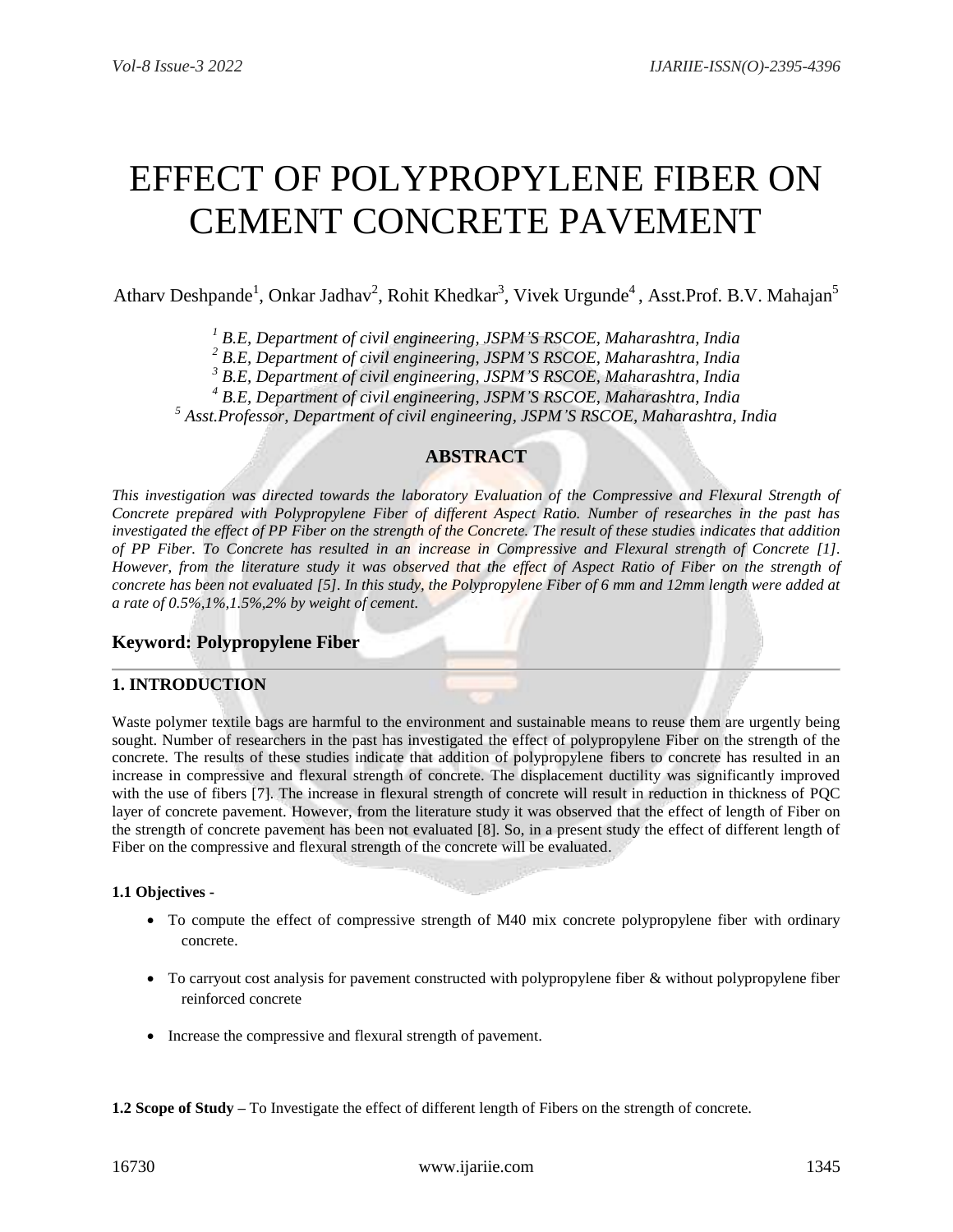## **2. MATERIALS**

#### **2.1 Polypropylene Fiber**

Polypropylene (PP) is a thermoplastic. It is a linear structure based on the monomer CnH2n. It is manufactured from propylene gas in presence of a catalyst such as titanium chloride. Beside PP is a by-product of oil refining processes [3]. Most polypropylene used is highly crystalline and geometrically regular (i.e., isotactic) opposite to amorphous thermoplastics, such as polystyrene, PVC, polyamide, etc., which radicals are placed randomly (i.e., atactic). The first polypropylene resin was produced by Giulio Natta in Spain, although commercial production began in 1957 [8]. The diameter of PP is 18 micrometer and cost are ₹100/kg. Polypropylene Fibers tend to hold the concrete mix together. This slows the settlement of coarse aggregate and thus reduces the rate of bleeding. A slower rate of bleeding means a slower rate of drying and thus less plastic shrinkage cracking. In hardened concrete, polypropylene Fiber's act as crack arresters [5].

**Fig -1**: Structure of Polypropylene **Fig -1(a):** Polypropylene fiber





#### **2.2 Cement**

Cement is a binder, a substance used for construction that sets, hardens, and adheres to other materials to bind them together. Cement is seldom used on its own, but rather to bind sand and gravel (aggregate) together. Cement mixed with fine aggregate produces mortar for masonry, or with sand and gravel, produces concrete [8]. Portland cement is the basic ingredient of concrete. Concrete is formed when Portland cement creates a paste with water that binds with sand and rock to harden. Cement is manufactured through a closely controlled chemical combination of calcium, silicon, aluminum, iron and other ingredients. Common materials used to manufacture cement include limestone, shells, and chalk or marl combined with shale, clay, slate, blast furnace slag, silica sand, and iron ore [6].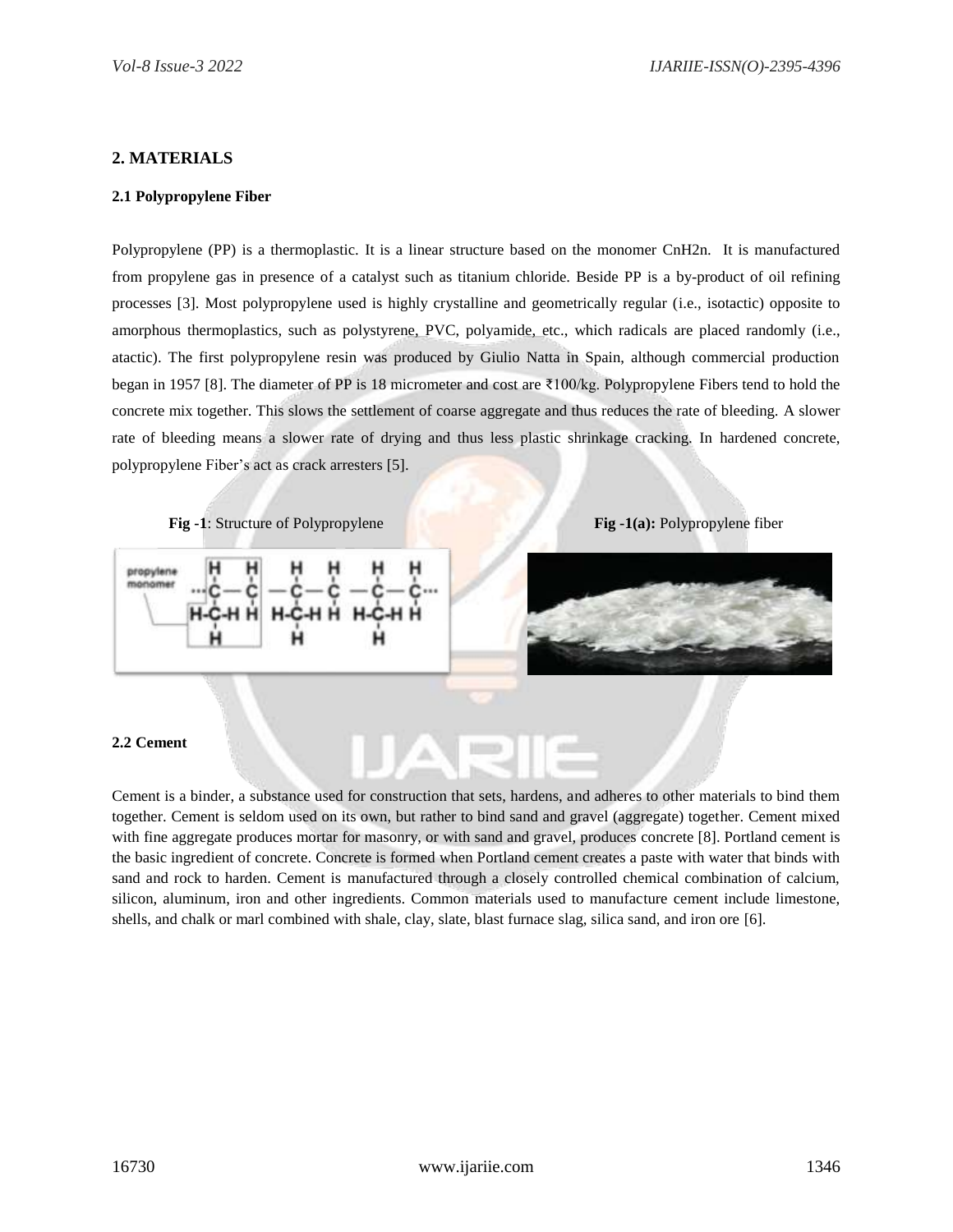



**Fig -3**: Cement **Fig -3**: Aggregates

#### **2.3 Aggregates**

Construction aggregate, or simply "aggregate", is a broad category of coarse to medium grained particulate material used in construction, including sand, gravel, crushed stone, slag, recycled concrete and geosynthetic aggregates. Aggregates are the most mined materials in the world. The [aggregate g](https://www.merriam-webster.com/dictionary/aggregate)ives volume, stability, resistance to wear or erosion, and other desired physical properties to the finished product [3]. Fine aggregate usually consists of sand, crushed stone, or crushed slag screenings; coarse aggregate consists of gravel (pebbles), fragments of broken stone, slag, and other coarse substances. Fine aggregate is used in making thin concrete slabs or other structural members and where a smooth surface is desired; coarse aggregate is used for more massive members [7]. The aggregates used in the present study are brought from the crusher located at Jambul wadi, Pune

#### **2.4 Methods**

During our project timespan following tests were done [4]:

- a. Sieve Analysis
- b.Gradation of Aggregate
- c. Zone of Fine Aggregate
- d.Moisture content
- e.Water Absorption
- f. Specific Gravity
- g.Mix Design
- h.Slump Cone
- i. Flexure Strength of Concrete Beam
- j. Compression Test of Concrete Cube

IS Codes used in the testing [8]:

- 1. IS: 516-1959, Methods of tests for strength of concrete
- 2. IS 2386-1 (1963), Methods of test for Aggregates for concrete
- 3. IS 383-2016, Zoning of fine aggregates
- 4. IS: 2386 (Part III) 1963, Determination of water absorption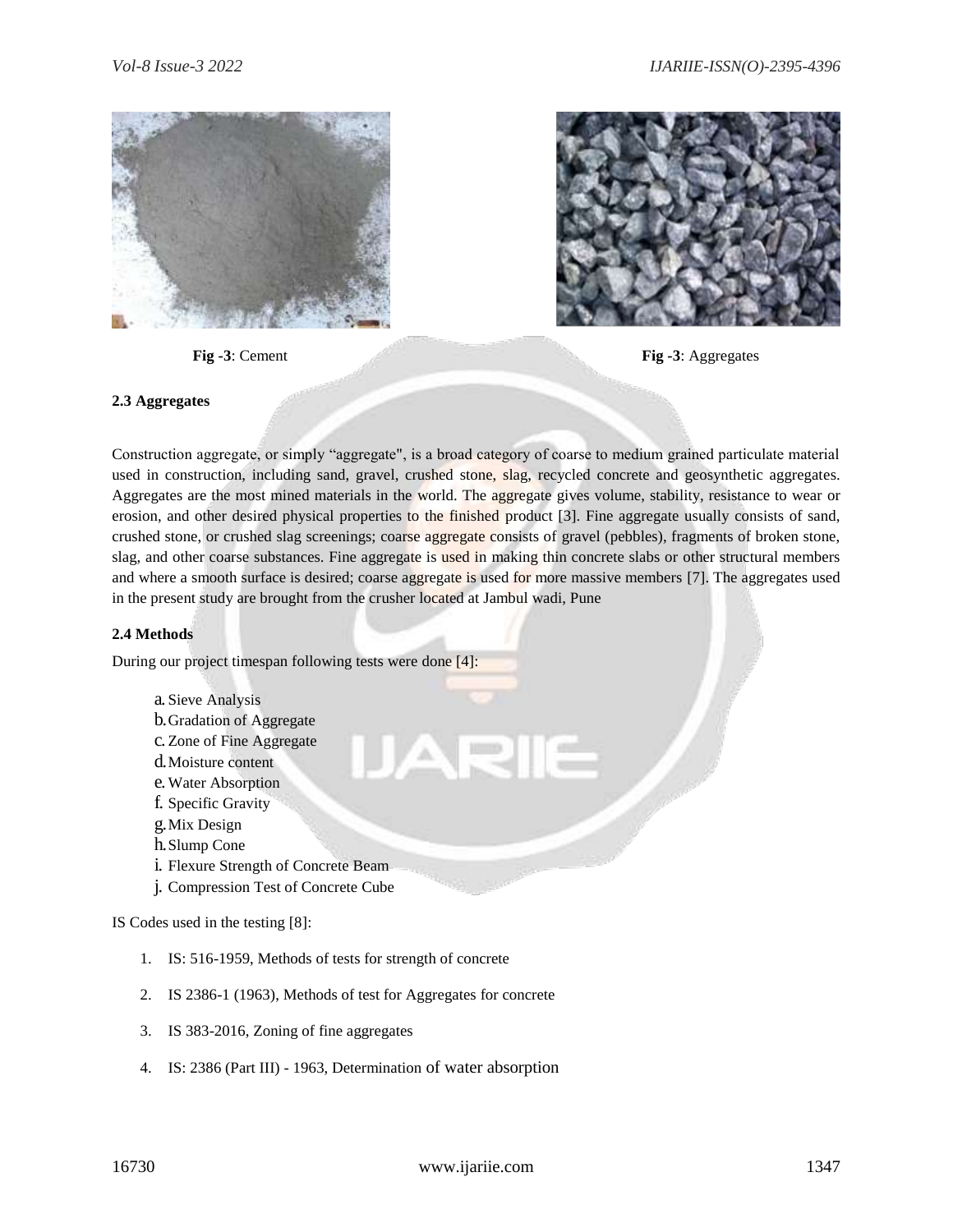Testing was done mainly using 6mm & 12mm length polypropylene fibers. Addition of fibers in the concrete are in 0.5%, 1.0%, 1.5%, 2.0% respectively. Result includes of flexural & compressive strength tests to prove the difference between conventional concrete & fiber added concrete [3].

## **3. RESULT & DISCUSSION**

## **3.1 Compressive Strength Using 6 mm Length of Polypropylene Fiber**

| Combination          | Specimen       | Compressive<br><b>Strength</b><br>(Mpa) | Average (Mpa) | %Increase in<br><b>Strength</b> |
|----------------------|----------------|-----------------------------------------|---------------|---------------------------------|
| <b>Concrete</b>      | $\mathbf{1}$   | 49.715                                  | 49.88         | $\boldsymbol{0}$                |
|                      | $\overline{2}$ | 50.044                                  |               |                                 |
|                      | 3              | 49.875                                  |               |                                 |
| Concrete $+0.5\%$ PP | $\mathbf{1}$   | 50.97                                   | 50.80         | 1.84                            |
|                      | $\overline{2}$ | 50.64                                   |               |                                 |
|                      | $\overline{3}$ | 50.79                                   |               |                                 |
| Concrete $+1.0\%$ PP | $\mathbf{1}$   | 51.78                                   | 51.80         | 3.85                            |
|                      | $\overline{2}$ | 52.08                                   |               |                                 |
|                      | $\overline{3}$ | 51.54                                   |               |                                 |
| Concrete $+1.5\%PP$  | $\mathbf{1}$   | 51.04                                   | 51.30         | 2.85                            |
|                      | $\overline{2}$ | 51.33                                   |               |                                 |
|                      | $\overline{3}$ | 51.52                                   |               |                                 |
| Concrete $+2.0\%$ PP | $\mathbf{1}$   | 50.08                                   | 50.20         | 0.64                            |
|                      | $\overline{2}$ | 50.20                                   |               |                                 |
|                      | $\overline{3}$ | 50.32                                   |               |                                 |

#### **3.2 Compressive Strength Using 12 mm Length of Polypropylene Fiber**

| <b>Combination</b>   | <b>Specimen</b> | Compressive     | Average (Mpa) | %Increase in    |
|----------------------|-----------------|-----------------|---------------|-----------------|
|                      |                 | <b>Strength</b> |               | <b>Strength</b> |
|                      |                 | (Mpa)           |               |                 |
| <b>Concrete</b>      |                 | 49.715          | 49.88         | $\theta$        |
|                      | 2               | 50.044          |               |                 |
|                      | 3               | 49.875          |               |                 |
| Concrete $+0.5\%$ PP |                 | 52.826          | 52.728        | 5.71            |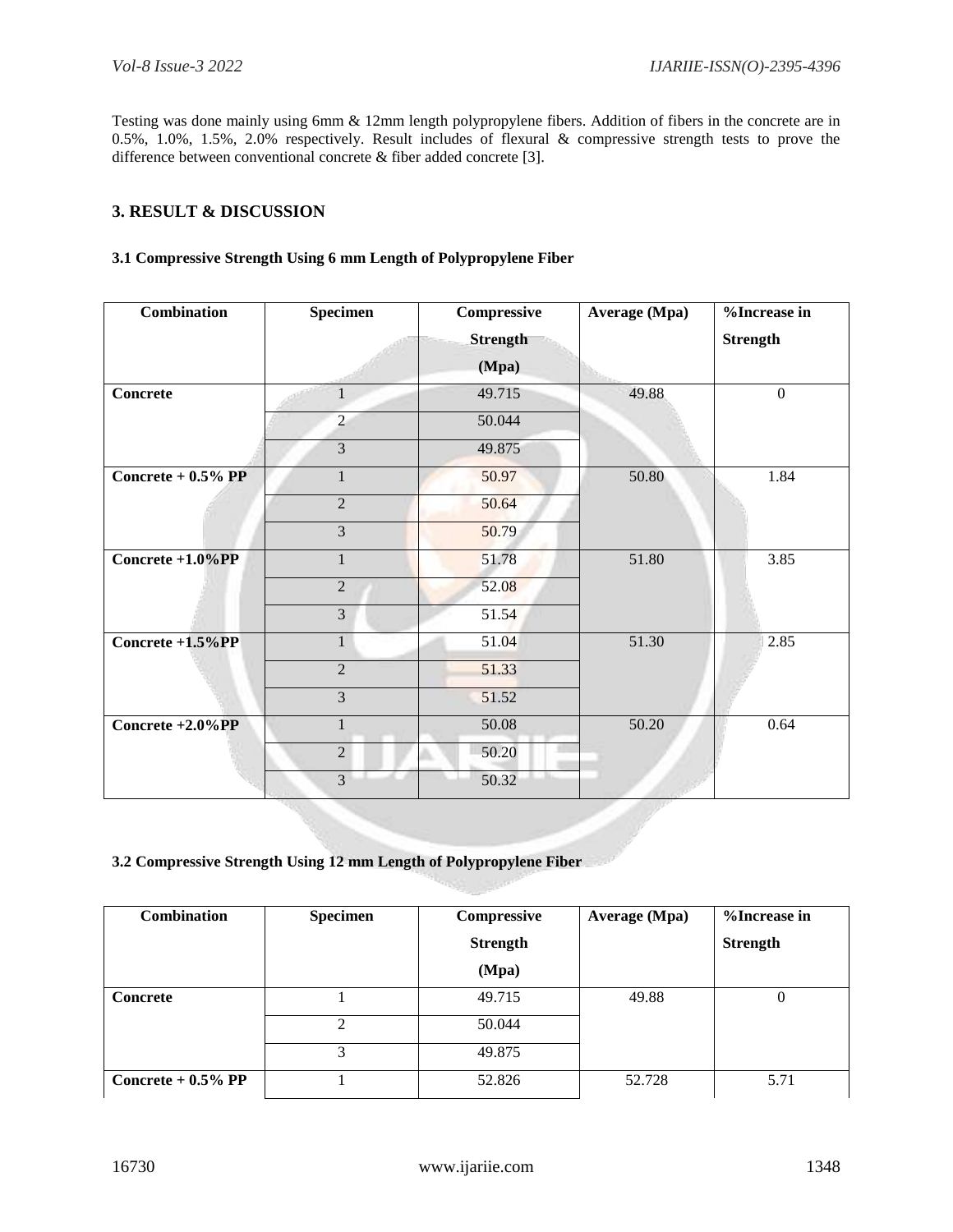|                      | $\overline{2}$ | 52.631 |        |      |
|----------------------|----------------|--------|--------|------|
|                      | 3              | 52.729 |        |      |
| Concrete $+1.0\%$ PP |                | 53.138 | 53.400 | 7.06 |
|                      | 2              | 53.640 |        |      |
|                      | 3              | 53.395 |        |      |
| Concrete $+1.5\%PP$  |                | 52.746 | 52.560 | 5.37 |
|                      | 2              | 52.364 |        |      |
|                      | 3              | 52.554 |        |      |
| Concrete $+2.0\%$ PP |                | 51.760 | 51.700 | 3.65 |
|                      | $\mathfrak{D}$ | 51.640 |        |      |
|                      | 3              | 51.695 |        |      |

# **3.3 Flexural Strength Using 6 mm Length of Polypropylene Fiber**

| <b>Combination</b>   | <b>Specimen</b> | <b>Strength</b><br>28 Days (Mpa) | <b>Flexural</b><br><b>Strength</b><br>(Mpa) | Average<br>(Mpa) | %Increase in<br><b>Strength</b> |
|----------------------|-----------------|----------------------------------|---------------------------------------------|------------------|---------------------------------|
| Concrete             | $\mathbf{1}$    | 29.22                            | 6.06                                        | 6.20             | $\Omega$                        |
|                      | $\overline{2}$  | 31.58                            | 6.55                                        |                  |                                 |
|                      | 3               | 28.88                            | 5.99                                        |                  |                                 |
| Concrete $+0.5%$ PP  | $\mathbf{1}$    | 31.58                            | 6.55                                        | 6.30             | 1.61                            |
|                      | $\overline{2}$  | 29.65                            | 6.15                                        |                  |                                 |
|                      | $\overline{3}$  | 29.89                            | 6.20                                        |                  |                                 |
| Concrete $+1.0\%$ PP | $\mathbf{1}$    | 34.62                            | 7.18                                        | 7.20             | 16.13                           |
|                      | $\overline{2}$  | 36.78                            | 7.63                                        |                  |                                 |
|                      | $\overline{3}$  | 32.74                            | 6.79                                        |                  |                                 |
| Concrete +1.5%PP     | $\overline{1}$  | 31.48                            | 6.53                                        | 6.50             | 4.84                            |
|                      | $\overline{2}$  | 33.36                            | 6.92                                        |                  |                                 |
|                      | $\overline{3}$  | 29.17                            | 6.05                                        |                  |                                 |
| Concrete +2.0%PP     | $\mathbf{1}$    | 31.34                            | 6.50                                        | 6.2              | $\mathbf{0}$                    |
|                      | $\overline{2}$  | 29.55                            | 6.13                                        |                  |                                 |
|                      | 3               | 28.78                            | 5.97                                        |                  |                                 |

# **3.4 Flexural Strength Using 12 mm Length of Polypropylene Fiber**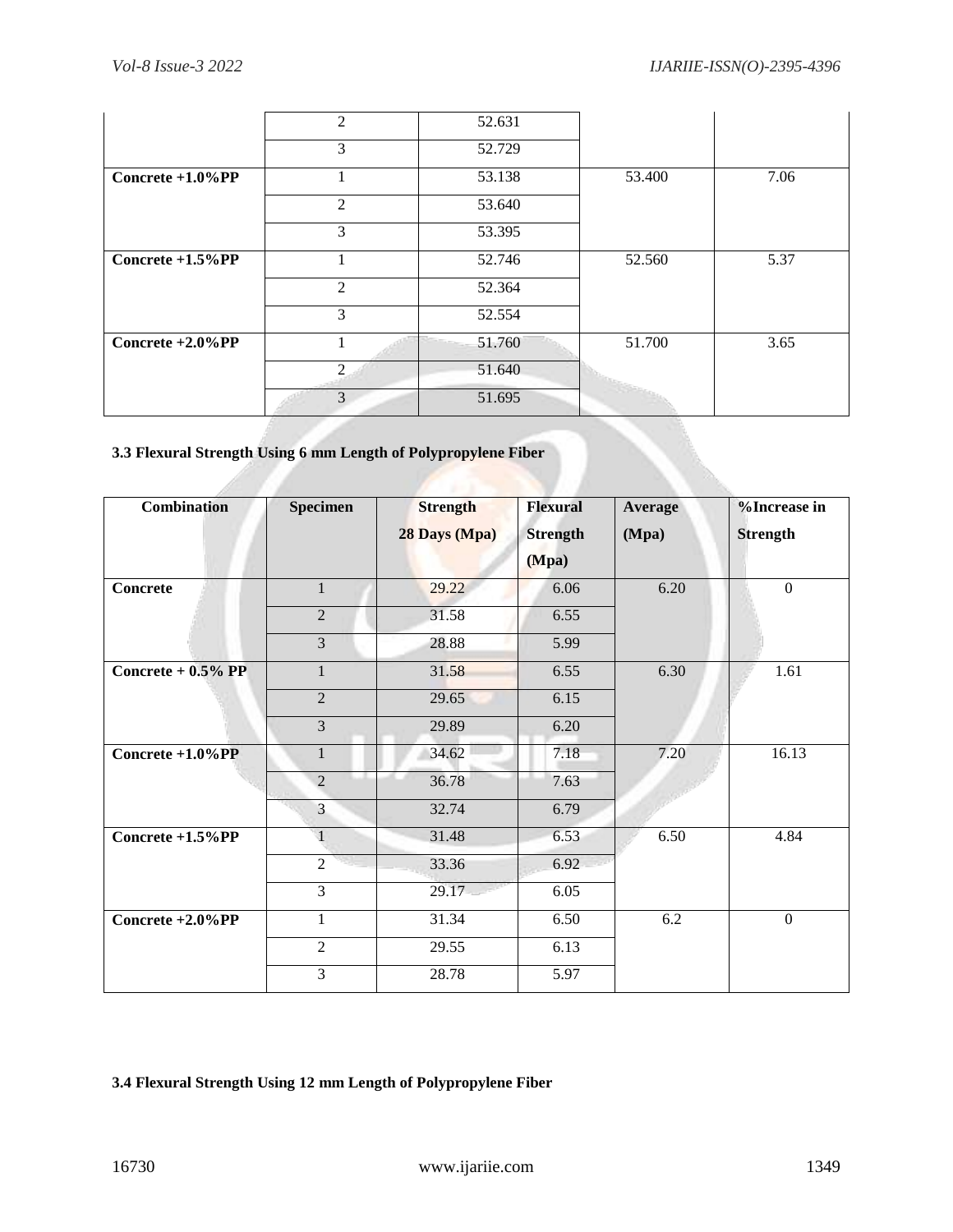| Combination          | <b>Specimen</b> | <b>Strength</b>   | <b>Flexural</b> | Average | %Increase in    |
|----------------------|-----------------|-------------------|-----------------|---------|-----------------|
|                      |                 | 28 Days (Mpa)     | <b>Strength</b> | (Mpa)   | <b>Strength</b> |
|                      |                 |                   | (Mpa)           |         |                 |
| <b>Concrete</b>      | $\mathbf{1}$    | 30.5              | 6.32            | 6.20    | $\overline{0}$  |
|                      | $\overline{2}$  | 29.5              | 6.11            |         |                 |
|                      | $\overline{3}$  | $\overline{30.0}$ | 6.17            |         |                 |
| Concrete $+0.5%$ PP  | 1               | 33.5              | 6.88            | 6.49    | 4.68            |
|                      | $\overline{2}$  | 29.0              | 6.01            |         |                 |
|                      | $\overline{3}$  | 31.7              | 6.57            |         |                 |
| Concrete $+1.0\%$ PP | $\mathbf{1}$    | 36.5              | 7.57            | 7.53    | 21.45           |
|                      | $\overline{2}$  | 35.5              | 7.36            |         |                 |
|                      | $\overline{3}$  | 37.0              | 7.67            |         |                 |
| Concrete $+1.5\%PP$  | $\mathbf{1}$    | 31.0              | 6.43            | 6.43    | 3.71            |
|                      | $\overline{2}$  | 30.0              | 6.22            |         |                 |
|                      | $\overline{3}$  | 32.0              | 6.63            |         |                 |
| Concrete $+2.0\%$ PP | $\mathbf{1}$    | 25.0              | 5.18            | 5.56    | $-10.32$        |
|                      | $\overline{2}$  | 27.0              | 5.60            |         |                 |
|                      | $\overline{3}$  | 28.5              | 5.91            |         |                 |

# **3.5 Comparison of 6 mm & 12 mm PP added Concrete**

| <b>Points</b>                                            | 6 mm length PP | 12 mm length PP |
|----------------------------------------------------------|----------------|-----------------|
| <b>Compression Strength</b>                              | 51.80 Mpa      | 54.569 Mpa      |
| <b>Flexural Strength</b>                                 | 7.20 Mpa       | 7.53 Mpa        |
| <b>Cost of Pavement</b><br>$(6$ Lane 2-way Road $-$ 1Km) | 2.13 crore     | 2.07 crore      |

# **4. CONCLUSIONS**

Compressive strength of concrete with 6 mm length PP increases till Concrete + 1%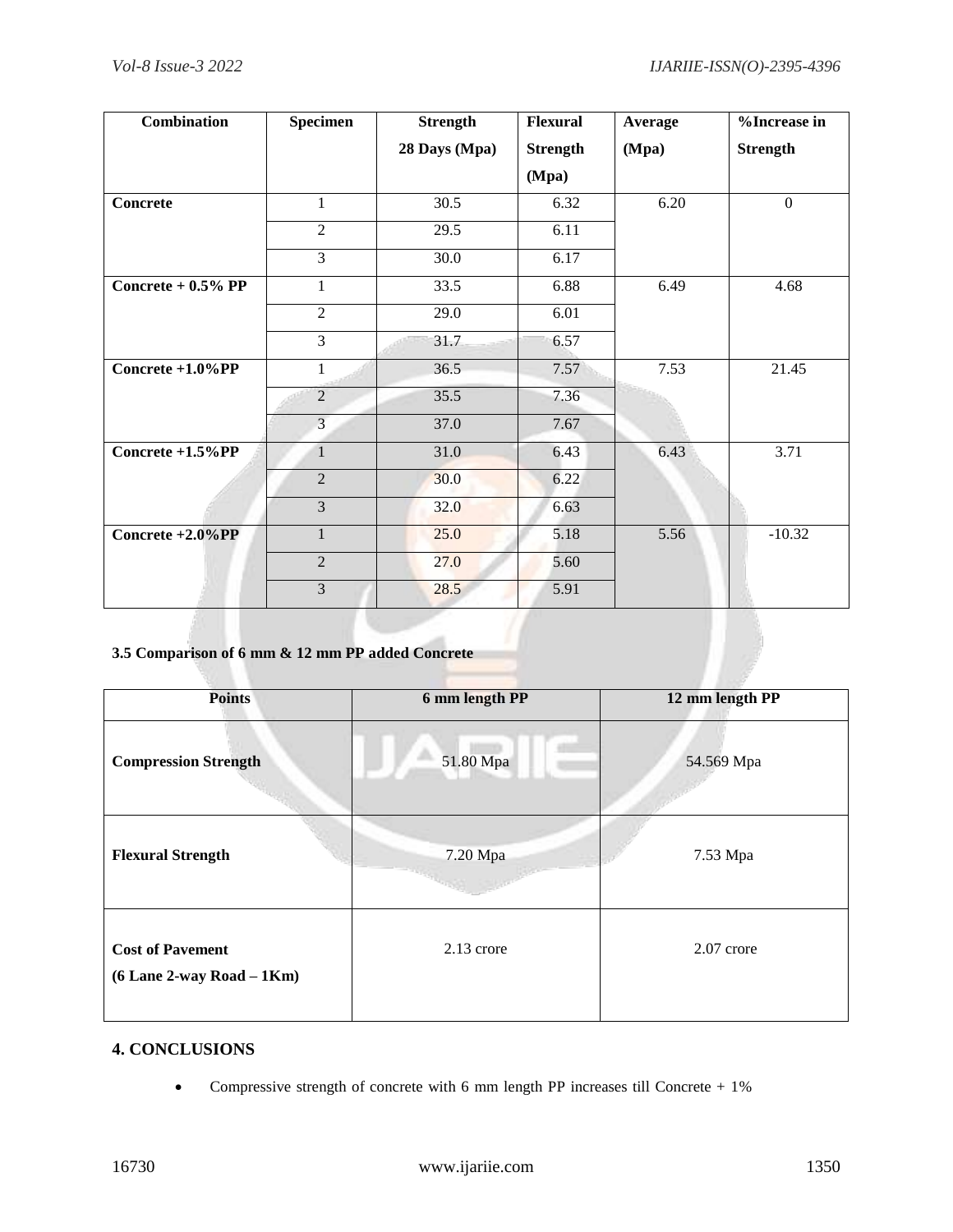PP then further increase in % of PP reduces the compressive strength.

- Compressive strength of concrete with 12 mm length PP increases till Concrete  $+$ 0.5% PP then further increase in % of PP reduces the compressive strength.
- Using 6 mm length PP we get maximum compressive strength at Concrete  $+ 1\%$  PP which is 51.80 Mpa.
- Using 12 mm length PP we get maximum compressive strength at Concrete  $+ 0.5\%$  PP which is 54.569 Mpa.
- Flexural strength of concrete with 6 mm and 12 mm length PP increases till Concrete + 1% PP then further increase in % of PP reduces the compressive strength.
- Using 6 mm length PP we get maximum flexural strength at Concrete  $+ 1\%$  PP which is 7.20 Mpa.
- Using 12 mm length PP we get maximum flexural strength at Concrete + 1% PP which is 7.53 Mpa.
- In case of PP length 6mm for 1% PP and in 12mm length of PP for 0.5% and 1.0% PP thickness of slab is less than 200 mm. In such case as per IRC: 58-2011 there is no need of Dowel bars.
- Cost required for construction of 1km concrete pavement is 2.26 Crores, where cost required for construction of 1km concrete with 1% of 6 mm length PP is 2.13 Crores, total reduction in cost is 5.75%. Cost required for construction of 1km concrete with 1% of 12 mm length PP is 2.07 Crores. Total reduction in cost is 8.41%
- The length of Pune ring road is 128 km. Total cost required to construct concrete pavement will be  $\overline{\ell}289.28$  Crores. And to construct Concrete + 1% PP of 6 mm length pavement road will be ₹272.64 Crores, total reduction in cost is ₹**16.64 Crores**. Also, to construct Concrete + 1% PP of 12 mm length pavement road will be ₹264.96 Crores, total reduction in cost is ₹**24.32 Crores**.
- The optimum dose is found to be 1% by weight of concrete of 12 mm length PP

#### **5. ACKNOWLEDGEMENT**

We are indebted to our guide Mrs.B.V. Mahajan & our Head of Department Mr.A.R. Patil for being constant source of inspiration & helping us during the process. Their technical & non-technical advices guided us through the ups  $\&$ downs of our project, we express our gratitude towards them for all their support.

#### **6. REFERENCES**

1 Khan M. and Ali M. "Effectiveness of hair and wave polypropylene Fibers for